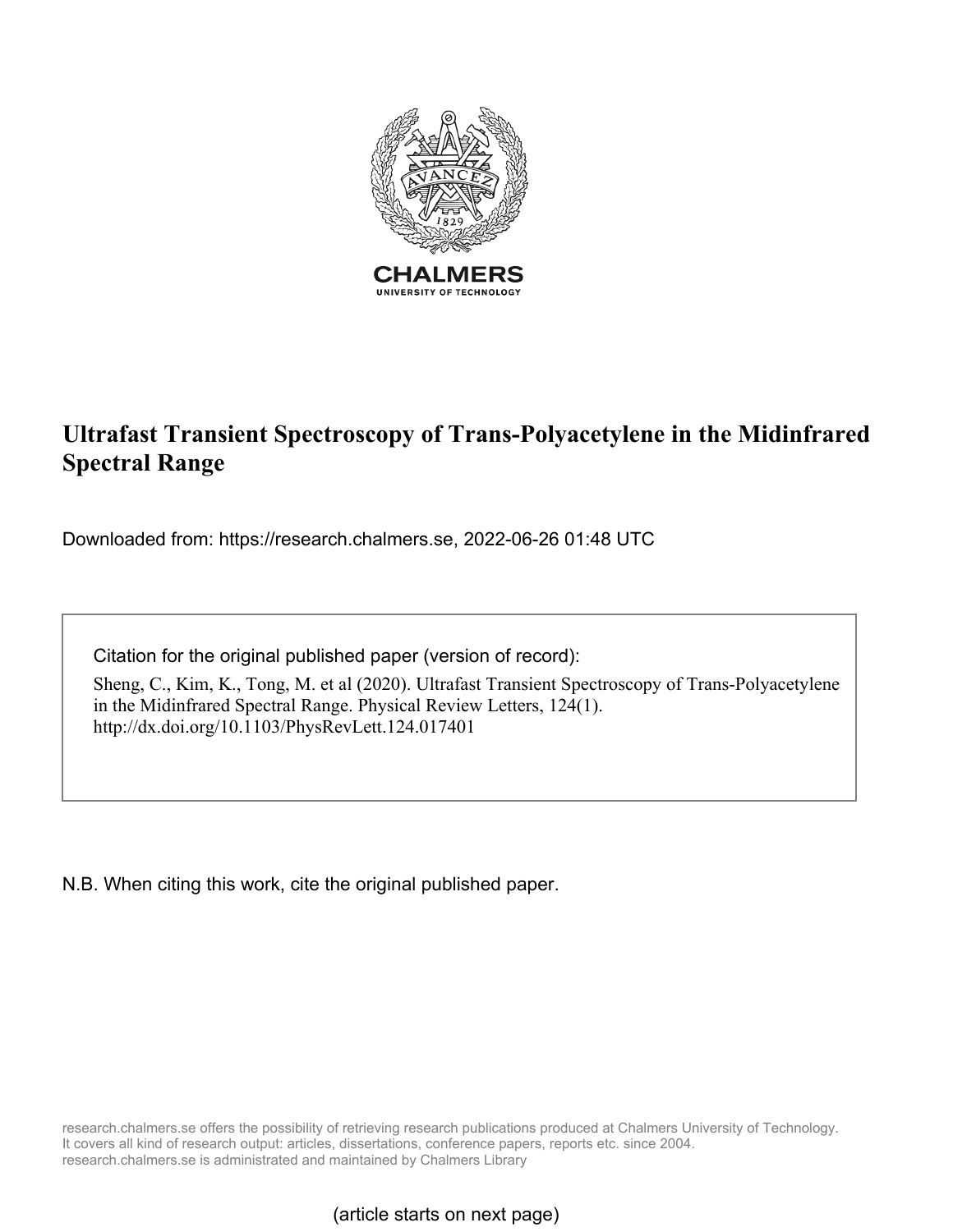## Ultrafast Transient Spectroscopy of Trans-Polyacetylene in the Midinfrared Spectral Range

C. X. Sheng,<sup>[1](https://orcid.org/0000-0002-2298-398X),2</sup> K. H. Kim,<sup>3,6</sup> M. Tong,<sup>1</sup> C. Yang  $\bullet$ ,<sup>1</sup> H. Kang,<sup>3</sup> Y. W. Park,<sup>4,5</sup> and Z. V. Vardeny  $\bullet$ <sup>1[,\\*](#page-5-0)</sup>

<span id="page-1-0"></span><sup>1</sup>Department of Physics and Astronomy, University of Utah, Salt Lake City, Utah 84112, USA<sup>2</sup>Sebool of Electronic and Optical Engineering, Nanjing University of Science and Technology Nanjing, Jiangs

<sup>2</sup>School of Electronic and Optical Engineering, Nanjing University of Science and Technology, Nanjing, Jiangsu 210094, China

 $3$ Department of Physics and Astronomy, Seoul National University, Seoul 08826, Korea

 $^{4}$ Institute of Applied Physics, Seoul National University, Seoul 08826, Korea

 ${}^{5}$ Department of Physics and Astronomy, University of Pennsylvania, Philadelphia, Pennsylvania 19104, USA

 ${}^{6}$ Department of Microtechnology and Nanoscience (MC2), Chalmers University of Technology, 412 96 Gothenburg, Sweden

(Received 18 September 2019; revised manuscript received 11 November 2019; published 8 January 2020; corrected 13 January 2020)

Trans-polyacetylene  $[t-(CH)_x]$  possesses twofold ground state degeneracy. Using the Su-Schrieffer-Heeger Hamiltonian, scientists predicted charged solitons to be the primary photoexcitations in  $t$ - $(CH)$ ; this prediction, however, has led to sharp debate. To resolve this saga, we use subpicosecond transient photomodulation spectroscopy in the mid-IR spectral range  $(0.1-1.5 \text{ eV})$  in neat t- $(\text{CH})$ <sub>x</sub> thin films. We show that odd-parity singlet *excitons* are the primary photoexcitations in  $t$ - $(CH)$ <sub>x</sub>, similar to many other nondegenerate π-conjugated polymers. The exciton transitions are characterized by two photoinduced absorption (PA) bands at 0.38 and 0.6 eV, and an associated photoluminescence band at ∼1.5 eV having similar polarization memory. The primary excitons undergo internal conversion within ∼100 fs to an evenparity (dark) singlet exciton with a PA band at ∼1.4 eV. We also find ultrafast photogeneration of charge polarons when pumping deep into the polymer continuum band, which are characterized by two other PA bands in the mid-IR and associated photoinduced IR vibrational modes.

DOI: [10.1103/PhysRevLett.124.017401](https://doi.org/10.1103/PhysRevLett.124.017401)

*Trans*-polyacetylene  $[t-(CH)_x]$  is the simplest but also the most special  $\pi$ -conjugated polymer since it has twofold degenerate ground states—namely, an "A phase" and a "B phase"—as shown in Fig. S1(a) of the Supplemental Material  $(SM)$  [\[1](#page-5-1)–3]. The synthesis and following studies of this prototype  $\pi$ -conjugated polymer initiated the field of semiconducting polymers [\[9,10\].](#page-5-2) The misfit between phase A and phase  $B$  in the polymer chain forms a domain wall, a nonlinear shape-preserving excitation that is described by the Su, Schrieffer, and Heeger (SSH) model as a soliton, which may be either neutral,  $S^0$  [Fig. S1(b) of the SM [\[1\]](#page-5-1)], or charged,  $S^{\pm}$  [Fig. S1(c) of the SM [\[3\]](#page-5-3) ]. Interestingly a neutral<br>soliton has a single electron and hence is spin 1/2, whereas soliton has a single electron and hence is spin  $1/2$ , whereas positively and negatively charge solitons have zero and two electrons, respectively, and hence are spinless. This leads to the so-called reverse spin-charge relationship, in which the charge species is spinless, whereas the neutral species carries spin  $1/2$ . In particular, this model, which includes electronphonon  $(e-p)$  interactions but neglects electron-electron  $(e-e)$  interactions, predicts that upon photon absorption, the photoexcited electron and hole pair is unstable, thereby relaxing within 100 fs to charge a soliton-antisoliton  $(S^+S^-)$ pair with a state in the middle of the optical gap [\[11\]](#page-5-4). Therefore, it is expected that in the subpicosecond (sub-ps) time domain a photoinduced absorption (PA) band will be formed—namely, from either HOMO to  $S^+$  or  $S^-$  to LUMO, as schematized in Fig. S1(d) of the SM [\[1\]](#page-5-1).

Over the years, the SSH model has attracted substantive attention, where both experimentalists and theoreticians have tried to prove or disprove the photogenerated  $S^+S^$ prediction. With time, however, other  $\pi$ -conjugated polymers have been synthesized in which the photophysics is dominated by singlet and triplet excitons [\[12](#page-5-5)–15], regardless of whether or not their ground state is degenerate. In typical  $\pi$ -conjugated polymers such as polyfluorene, disubstituted polyacetylene, and  $poly(p$ -phenylene-vinylene) derivatives, it has been shown that the binding energy of the lowest singlet exciton, the  $1B_u$  is of the order of 0.5 eV [\[16,17\]](#page-5-6). The exciton's primary photoexcitation species in these polymers indicates that the SSH model is not suitable to describe the photophysics of most  $\pi$ -conjugated polymers. Even in  $t$ - $(CH)$ <sup>r</sup>, during the last three decades, the study of photoexcitations has revealed several unexpected phenomena, including photogeneration of a neutral excitation, which were not predicted by the SSH model [\[18](#page-5-7)–20]. This indicates that the nature of the primary photoexcitations in  $t$ - $(CH)_x$  may be very different from the  $S^+S^-$  pair predicted by the SSH model. However, a decisive experiment that elucidates the primary photoexcitations in this polymer has not yet been reported.

In this Letter, we study the primary photoexcitations in  $t$ - $(CH)$ , thin films using femtosecond (fs) transient and steady state (cw) photomodulation (PM) spectroscopy in order to resolve the controversy in the literature.

0031-9007/20/124(1)/017401(5) 017401-1 © 2020 American Physical Society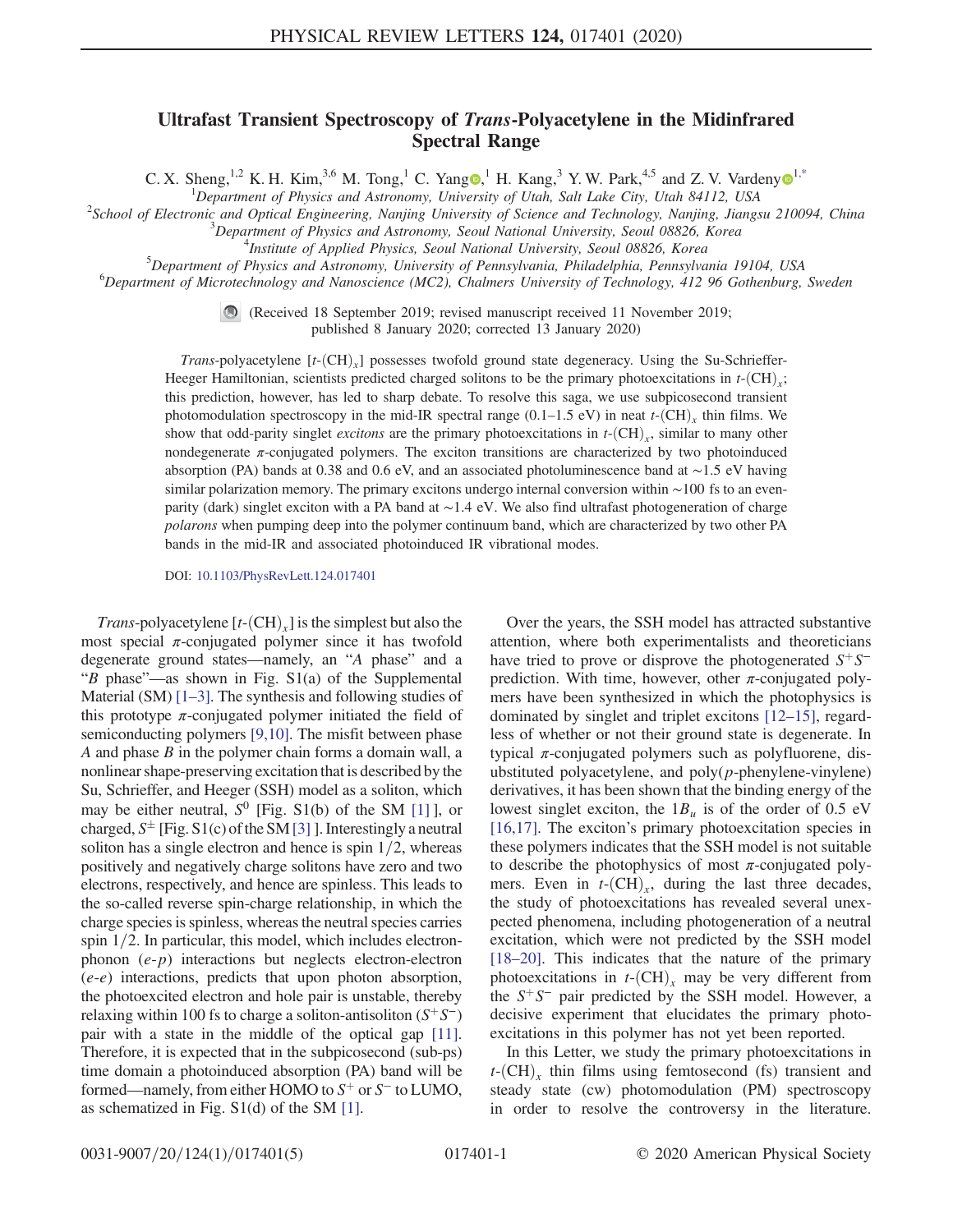Importantly, since the  $t$ - $(CH)$ <sub>x</sub> optical gap is at ~1.5 eV, the sub-ps transient PM spectrum was measured in the mid-IR spectral range, where most of the action in this polymer takes place. We found that within 150 fs, the transient PM spectrum is due to *excitons* and *polarons*, in which the photogenerated quantum efficiency ratio depends on the excitation photon energy. This is in contrast to the cw PM spectrum, which shows long-lived charge solitons that are formed at later times, as by-products of the primary photoexcitations.

Semitransparent *trans-polyacetylene* films were synthesized on IR substrates [sapphire, cesium iodide (CsI), and barium fluoride  $(BaF_2)$ ] by exposure of acetylene gas of 99.9999% (or six nine grade) to the Ziegler-Natta catalyst tetra-n-butoxytitanium  $[Ti(O-n-Bu)_4]$  and triethylaluminum  $(AIEt<sub>3</sub>)$  (the detailed sample preparation method is in the Supplemental Material [\[1\]\)](#page-5-1). The sample handling was done in a glovebox under Ar atmosphere. All experiments were done with the sample at room temperature in a dynamic vacuum better than 0.1 Pa. Two femtosecond laser systems based on a Ti:sapphire oscillator were applied to the optical measurements. A low power (∼0.1 nJ of energy/pulse) high repetition rate (∼80 MHz) laser for the mid-IR spectral range, and a high power (energy/pulse  $\sim 10 \mu$ J) low repetition rate (∼1 kHz) laser for the near-IR–visible spectral range. The pump laser for both laser systems was set at  $\hbar \omega = 3.1$  eV, or at  $\hbar \omega = 1.55$  eV. For the low power laser, we used an optical parametric oscillator (Opal, Spectra-Physics) and a difference frequency generation crystal that forms  $\hbar\omega$  (probe) ranging from 0.14 to 1.05 eV, whereas for the high intensity measurements, a white light supercontinuum was generated for an  $\hbar\omega$  (probe) ranging from 1.15 to 2.7 eV (see the SM [\[1\]\)](#page-5-1). The PM spectrum mainly contains PA bands with  $\Delta T$  < 0 due to excited state absorption, where  $\Delta T$  is the change of the film transmission, T.

In Fig. [1\(a\),](#page-2-0) we show the absorption spectrum of  $t$ - $(CH)$ <sub>x</sub> thin film [\[21\].](#page-5-8) As was seen, the absorption edge is at 1.55 eV; this calls to mind the dominant allowed exciton transition, the  $1B_u$  at this energy. We also measured a weak polarized photoluminescence (PL) at 1.41 eV having a phonon sideband at 1.37 eV. The  $t$ - $(CH)$ , film is not stretch oriented, so the polymer chains are not aligned. That the PL emission is polarized indicates that it occurs on the sub-ps timescale; otherwise the PL polarization memory would be lost. Fast PL has actually been confirmed in the literature [\[22,23\]](#page-5-9). We note that PL emission is not predicted in the soliton SSH model, and this, by itself, shows that SSH is not sufficient to describe the photophysics of  $t$ - $(CH)$ <sub>x</sub>. The PL polarization degree is defined as  $P_{PL} = (PL_{\parallel} - PL_{\perp})/$  $(PL_{\parallel} + PL_{\perp})$ , where  $PL_{\parallel}(PL_{\perp})$  is the PL component with polarization parallel (perpendicular) to that of the linearly polarized excitation laser beam. We measured  $P_{\text{PL}} \sim 0.25$ at the peak energy of 1.41 eV, and it remains approximately constant throughout the spectrum.

<span id="page-2-0"></span>

FIG. 1. (a) The absorption spectrum of  $t$ - $(CH)$ <sub>x</sub> thin film. (Inset) The parallel ( $\parallel$ ) and perpendicular ( $\perp$ ) components of the polarized PL emission spectrum with respect to the polarization of the pump excitation. O.D. means optical density. (b) cw photomodulation spectra of  $t$ - $(CH)$ <sub>r</sub> at 80 and 200 K, respectively. The LE PA band was identified as being due to  $S^{\pm}$  [\[13,19\],](#page-5-14)<br>whereas the HE PA band was ascribed to  $S^0$  [13] (c) Action whereas the HE PA band was ascribed to  $S^0$  [\[13\].](#page-5-14) (c) Action spectrum of the LE PA band in the steady state PM spectrum. (d) Transient PM spectra of  $t$ - $(CH)$ , film pumped at 3.1 eV (blue squares and line) and 1.55 eV (red circles and line) compared with the steady state PM spectrum (black line) measured at 80 K. The lines through the data points are guides for the eye.

Figure [1\(b\)](#page-2-0) presents the quasi–steady state PM spectra of  $t$ -(CH)<sub>x</sub> at 80 and 200 K, respectively, which shows two dominant PA bands at 0.5 eV (low energy, LE) and at 1.4 eV (high energy, HE). Here the value of the PA signal  $(-\Delta T/T)$  is of the order of 10<sup>-3</sup>; thus we have used  $10^3$  $(-\Delta T/T)$ , which represents  $10^3$  times  $(-\Delta T/T)$ , as the units in the y axis throughout the Letter. The LE and HE bands have previously been ascribed to the transitions of photogenerated charged solitons  $(S^{\pm})$  and neutral solitons  $(S^{\circ\sigma})$  respectively [18], the energy diagram of which is  $(S^{0} \bar{S}^{0})$ , respectively [\[18\],](#page-5-7) the energy diagram of which is shown in Fig. [1\(b\)](#page-2-0) inset. The energy difference of 0.9 eV between the LE and HE transitions, which has been ascribed to the effective electron correlation energy [\[24\]](#page-5-10), is dramatically different than the zero energy predicted by the SSH model. Therefore, the e-e interaction cannot be ignored [\[18,24\].](#page-5-7) The sharp feature around 0.17 eV is due to photoinduced absorption by infrared-active vibrational (IRAV) modes [\[25,26\],](#page-5-11) which result from Raman-active vibrational modes that become infrared active by the presence of photogenerated charge carriers on the polymer chains. The excitation spectrum of the LE band  $(S^{\pm})$  is<br>shown in Fig. 1(c) in which the PA value increases  $\sim$ 2 shown in Fig. [1\(c\)](#page-2-0), in which the PA value increases  $\sim$ 2 orders of magnitude for the excitation photon energy in the range of 1.5 to 3.5 eV. This result is consistent with the PM spectrum [\[27,28\]](#page-5-12) and photoconductivity action spectra measurements [\[29\]](#page-5-13).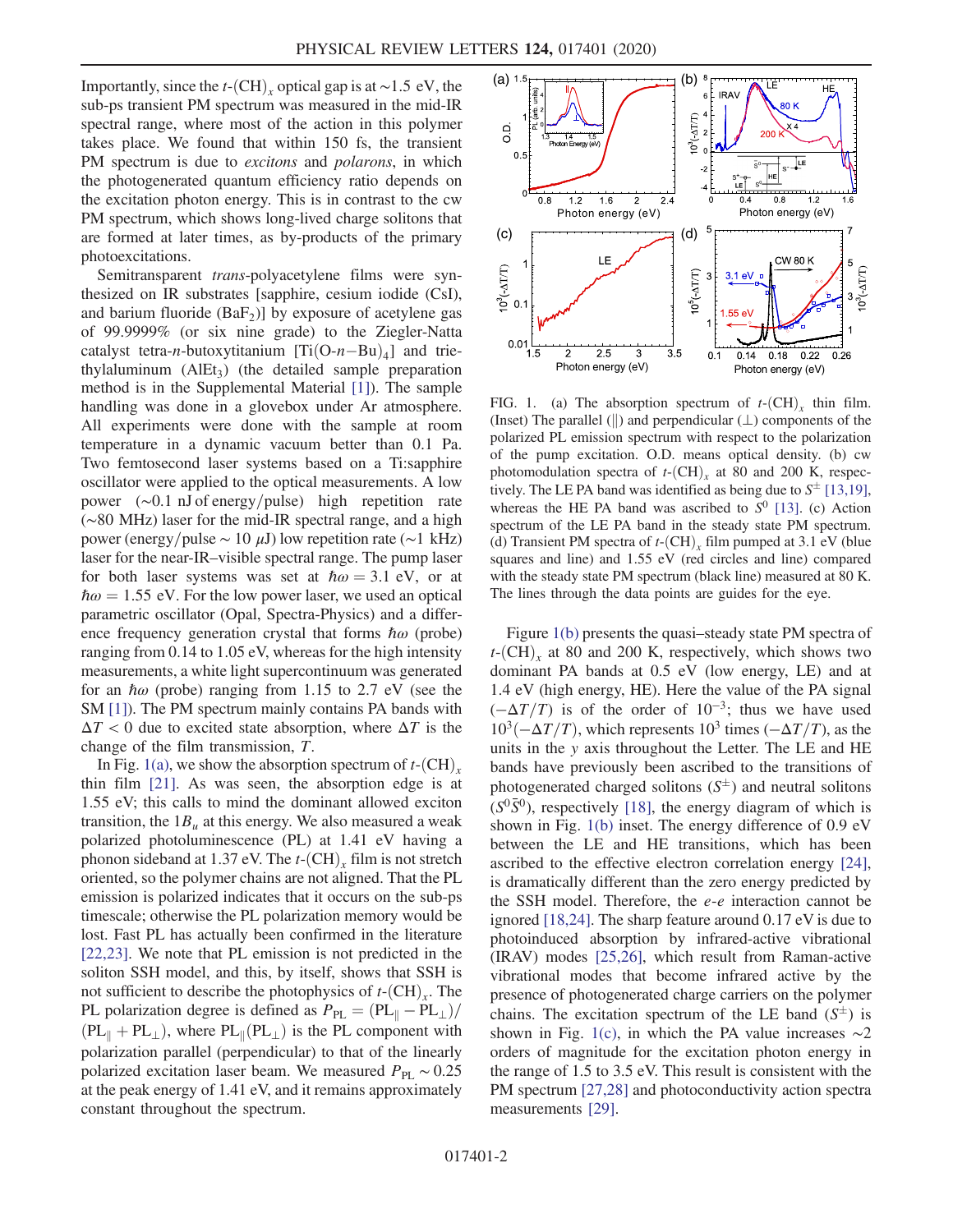Figure [1\(d\)](#page-2-0) compares the steady state PM spectrum of the IRAV modes measured at 80 K to the transient PM spectra at  $t = 0$  pumped by 1.55 and 3.1 eV, respectively, at room temperature. The two transient PM spectra are very different from one another. The PM spectrum excited at 3.1 eV shows strong PA at the same photon energy of the IRAV mode at 0.17 eV [\[25,30\],](#page-5-11) whereas the PM spectrum excited at 1.55 eV does not show the increase at low energy. We conclude that the excitation dependence of the charged photoexcitations in the picosecond time domain agrees with the steady state PM spectrum shown in Fig. [1\(c\).](#page-2-0) From this, we conjecture that charge photoexcitations are photogenerated within the pulse duration when pumped at 3.1 eV. In contrast, when pumped at the band edge (1.55 eV), the primary photoexcitations are neutral excitons.

Figure [2\(a\)](#page-3-0) shows transient PM spectra of  $t$ -(CH), film pumped at 1.55 eV, at  $t = 0$  and  $t = 1$  ps, respectively. The PA spectrum is composed of two prominent PA bands in the midinfrared—namely,  $PA_1$  at 0.37 eV and  $PA_2$  at

<span id="page-3-0"></span>

FIG. 2. Transient PM spectra and decay dynamics of  $t$ - $(CH)$ <sub>x</sub> film in the mid-IR spectral range excited at 1.55 eV. (a) The transient PM spectra at  $t = 0$  (red circles) and  $t = 1$  ps (blue squares). The lines through the data points are to guides for the eye. Various bands are assigned (defined in the text). TPA is pump-probe two-photon absorption. (b) Schematic of the energy levels and optical transitions of singlet excitons.  $1B_u$ ,  $nB_u$ ,  $1A_g$ ,  $2A_{a}$ ,  $mA_{a}$ , and  $kA_{a}$  are odd- and even-parity exciton states in the neutral manifold. IC is the internal conversion from the  $1B<sub>u</sub>$  state to the  $2A<sub>g</sub>$  state. (c) The transient rise and decay dynamics of the main PA bands assigned in (a). (d) Transient polarized response of PA<sub>2</sub>; both the  $\Delta T_{\parallel}$  and  $\Delta T_{\perp}$  components are shown.

0.64 eV—as well as two PA features in the near infrared, PA<sub>3</sub> at 1.4 eV and two-photon absorption (TPA) with an onset at ∼0.9 eV. Here the TPA is defined as a nonlinear optical process of one photon from the pump beam and one photon from the probe beam. The transient dynamics of the various PA features are shown in Fig. [2\(c\)](#page-3-0). The flat transient response at 0.17 eV indicates that charge photoexcitations are not generated when pumped at the band edge (Fig. S3 of the SM [\[1\]\)](#page-5-1). We found that the dynamics of  $PA_1$  and  $PA_2$  are the same, with both showing instantaneously photogeneration followed by a fast decay component of ∼110 fs (Fig. S4 of the SM [\[1\]](#page-5-1)). However, the transient response of PA<sub>3</sub> consists of ∼100 fs buildup, followed by a much slower decay (Fig. S5 of the SM [\[1\]](#page-5-1)). The similarity between the decay rate of the  $PA_1$  (or  $PA_2$ ) band and the buildup rate of the  $PA_3$  band suggests that the two features associated with these bands are connected via internal conversion. In contrast, the TPA feature shows an instantaneous response and fast decay dynamics which follows the cross-correlation trace of the pump and probe beams. This justifies the TPA feature to be ascribed to twophoton absorption of pump and probe beams (see Fig. S6 and the discussion in the SM [\[1\]\)](#page-5-1).

The main transient features shown in Fig. [2](#page-3-0) can be fully explained by the exciton picture that has been used to describe the photophysics in most of homopolar  $\pi$ conjugated polymers. In this picture, the exciton eigenstates are classified as even parity,  $A_q$ , and odd parity,  $B_u$ , states [Fig. [2\(b\)\]](#page-3-0) [\[31](#page-5-15)–33]. We thus conclude that the  $1B_u$  exciton is instantaneously photogenerated in  $t$ - $(CH)$ , upon photon absorption with energy close to the optical gap  $(E_q)$ . Above the  $1B_u$  exciton, there are a number of  $B_u$  and  $A_g$  states; however, the strongest coupling between the  $1B_u$  and these states is to an even state, so-called  $mA_q$ . Thus the PA<sub>1</sub> band in Fig. [2\(a\)](#page-3-0) is the transition from  $1B_u$  to  $mA_g$ . In this picture, the PA<sub>2</sub> band may be a transition from the  $1B_u$  to another, higher two-photon state, so-called  $kA_q$  [\[31](#page-5-15)–33]. Although the exciton in  $t$ - $(CH)$ <sub>x</sub> has characteristic PA bands similar to many other polymers in the  $\pi$ -conjugated polymer family, it is still unique because the photogenerated  $1B_u$  exciton decays within ∼100 fs to a "dark," lower lying exciton (the so-called  $2A<sub>q</sub>$  state) that is nonradiative [\[34](#page-5-16)–39]. The transient PM spectra and decay dynamics clearly show that the generation of a  $2A<sub>q</sub>$  exciton is at the expense of a  $1B_u$  exciton. Importantly, the  $2A_g$ , which is the lowest two-photon state, occurs below the  $1B_u$ in most nonluminescent polymers [34–[40\],](#page-5-16) whereas it lies above the  $1B_u$  in luminescent polymers [\[41,42\].](#page-5-17) The relative ordering of the  $2A_g$  and  $1B_u$  states is a consequence of the relative strength of the  $e$ - $e$  interactions [\[13,36\].](#page-5-14) In this model, the PA<sub>3</sub> band is due to a transition from  $2A<sub>q</sub>$ to a higher  $B_u$  state—namely,  $kB_u$ —with slower decay [Figs. S5(a) and S7 of the SM [\[1\]](#page-5-1) ], or, alternatively, is due to a breather mode in the polymer chain [\[43\]](#page-5-18).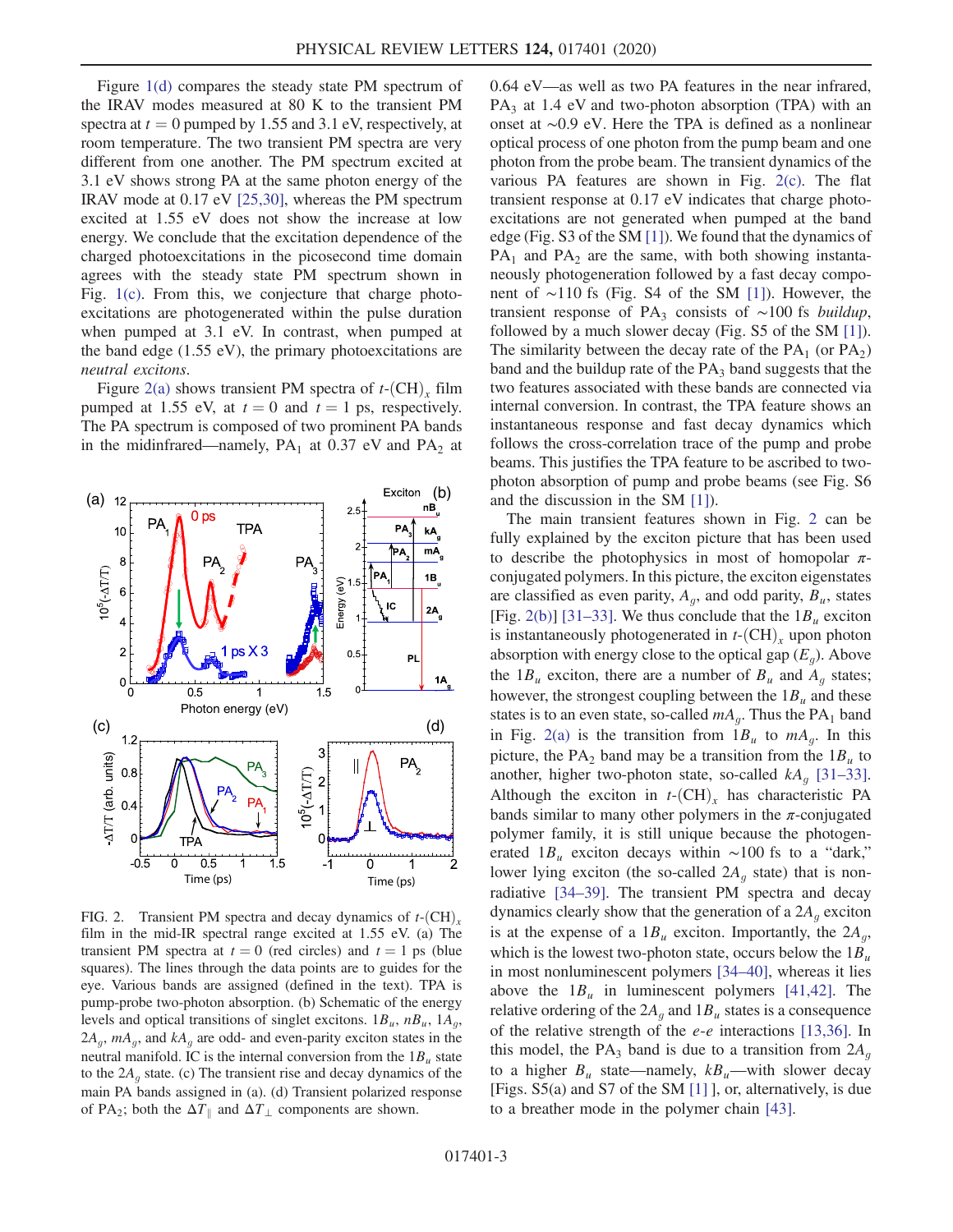We also measured the transient polarized PM with 1.55 eV pump excitation, as shown in Fig. [2\(d\).](#page-3-0) The polarization memory degree  $P$  is defined as  $P =$  $[(\Delta T/T)_{\parallel}-(\Delta T/T)_{\perp}]/[(\Delta T/T)_{\parallel}+(\Delta T/T)_{\perp}],$  where  $\parallel$ and ⊥ denote the polarization of pump-probe beams either parallel or perpendicular to each other. As seen in Fig. [2\(d\)](#page-3-0),  $P = 0.25$  during the PA<sub>1</sub> lifetime (∼0.11 ps). This supports the assignment of  $PA_1$  as being due to excitons since it agrees with the PL polarization degree of 0.25 shown in the Fig. [1\(a\)](#page-2-0) inset.

Figure [3\(a\)](#page-4-0) presents the transient PM spectra of the same  $t$ -(CH)<sub>x</sub> film at  $t = 0$  and  $t = 10$  ps, respectively, excited at 3.1 eV. The PM spectrum contains two PA bands, peaked at ~0.45 eV ( $P_1$ ) and 0.9 eV ( $P_2$ ), which are different from the bands  $PA_1$  and  $PA_2$  as well as the LE PA band (0.5 eV) in the steady state PM shown in Fig. [1\(b\).](#page-2-0) Furthermore,  $P_1$ ,  $P_2$ , and IRAV share the same dynamics [Fig. [3\(c\)](#page-4-0)], which suggests that they belong to the same photoexcitation species. Since the photoexcitations here are charged but do not agree with charge solitons  $(S^{\pm})$ , we identify the primary photoexcitations as polarons. The energy diagram primary photoexcitations as polarons. The energy diagram model of charge polaron in the gap, and related optical transitions are well known in the literature, as shown in Fig. [3\(b\)](#page-4-0) [\[13,15,18,24,34\].](#page-5-14) Following this model, the

<span id="page-4-0"></span>

FIG. 3. Transient PM spectra and decay dynamics of  $t$ - $(CH)$ , film in the mid-IR spectral range excited at 3.1 eV. (a) The transient PM spectra at  $t = 0$  (red circles) and  $t = 10$  ps (blue squares); the lines through the data points are guides for the eye. Various PA bands are assigned. (b) Schematic of the energy levels and optical transitions of charge polaron excitation. HOMO (LUMO) is the highest (lowest) occupied (unoccupied) molecular orbital in the charge manifold. (c) The transient decay dynamics of the main PA bands assigned in (a). (d) Transient decay dynamics of the  $P_1$  and  $P_2$  bands plotted in log-log scale.

energy difference between the polymer HOMO and LUMO may be estimated from the relation  $E<sub>g</sub> =$  $2P_1 + P_2$ . Consequently we get  $E_q = 1.81$  eV. This energy differs from the absorption edge ∼1.55 eV and the PL peak ∼1.41 eV. From these results, it is possible to estimate the exciton binding energy,  $E_B$  in  $t$ -(CH)<sub>x</sub>, as  $1.81 - (1.55 + 1.41)/2 = \sim 0.33 \pm 0.04$  eV (Fig. S8 of the SM [11) The obtained  $F_2$  is smaller than that in other the SM [\[1\]](#page-5-1)). The obtained  $E_B$  is smaller than that in other  $\pi$ -conjugated polymers [\[13\]](#page-5-14) but is larger than  $k_BT$  at room temperature; therefore, the excitons in  $t$ - $(CH)$ <sub>x</sub> are stable at ambient temperature.

We found that the polaron transient  $PA(t)$  decays as a power law  $(t/t_0)^{-\alpha}$ , with  $\alpha \sim 0.5$  for  $t < 10$  ps, followed by  $\alpha \sim 0.13$  for  $t > 10$  ps [see Fig. [3\(c\)](#page-4-0) and Fig. S9 of the SM [\[1\]](#page-5-1) ]. In general, a power law decay of the form  $(t/t_0)^{-\alpha}$ may originate from a distribution of the lifetime,  $g(\tau)$ , with the form of  $\tau^{-(1+\alpha)}$  [\[44\]](#page-5-19), or dispersive diffusion toward recombination centers [\[4\].](#page-5-20) We adopt the former explanation since the polymer film is disordered. In addition we found that the transient response of the photogenerated polarons also has polarization memory (Fig. S10 of the SM [\[1\]](#page-5-1)), where  $\Delta T_{\parallel} > \Delta T_{\perp}$ . Since the photoinduced anisotropy decays relatively slowly, we believe that the photogenerated polarons are still subjected to a quasi-one-dimensional environment, even at 3.1 eV pump excitation. The polarons may be photogenerated directly by the high energy photons because the 3.1 eV is much larger than the continuum band in  $t$ - $\rm (CH)$ , [\[45,46\]](#page-5-21). Alternatively, the photogenerated polarons may be a by-product of hot exciton dissociation since the exciton binding energy is ∼0.33 eV, whereas the photon energy is 1.5 eV higher than the optical gap [\[47\]](#page-5-22). It is worth noting that no PA related to charge soliton pairs [characterized schematically in Fig. S1(d) of the SM [\[1\]](#page-5-1) has been observed in the transient PM spectra, irrespective of the pump photon energy [\[48\]](#page-5-23). We thus conclude that the SSH model is unable to describe the intrinsic photophysics of  $t$ - $(CH)$ <sub>x</sub>.

In conclusion, depending on the excitation photon energy, both singlet excitons (binding energy of about ∼0.33 eV) and polarons are instantaneously photogenerated in  $t$ - $(CH)$ <sub>x</sub>. Importantly, no soliton-antisoliton pairs are photogenerated directly upon photon absorption. With these findings, the saga of photoexcitations in  $t$ - $(CH)$ <sub>r</sub> has been solved. The photophysics of  $t$ - $(CH)$ <sub>r</sub> in the ps time domain is governed by a dark exciton that lies below the allowed exciton state but otherwise is in agreement with other homopolar  $\pi$ -conjugated polymers.

This work was supported by National Science Foundation Grant No. DMR-1701427. C. X. S. thanks the National Natural Science Foundation of China (Grants No. 61874056, No. 61574078, and No. 61627802) for the support. Y. W. P. thanks the Korean-Swedish Basic Research Cooperative Program of the NRF, Korea (Grant No. NRF-2017R1A2A1A18070721) for the support.